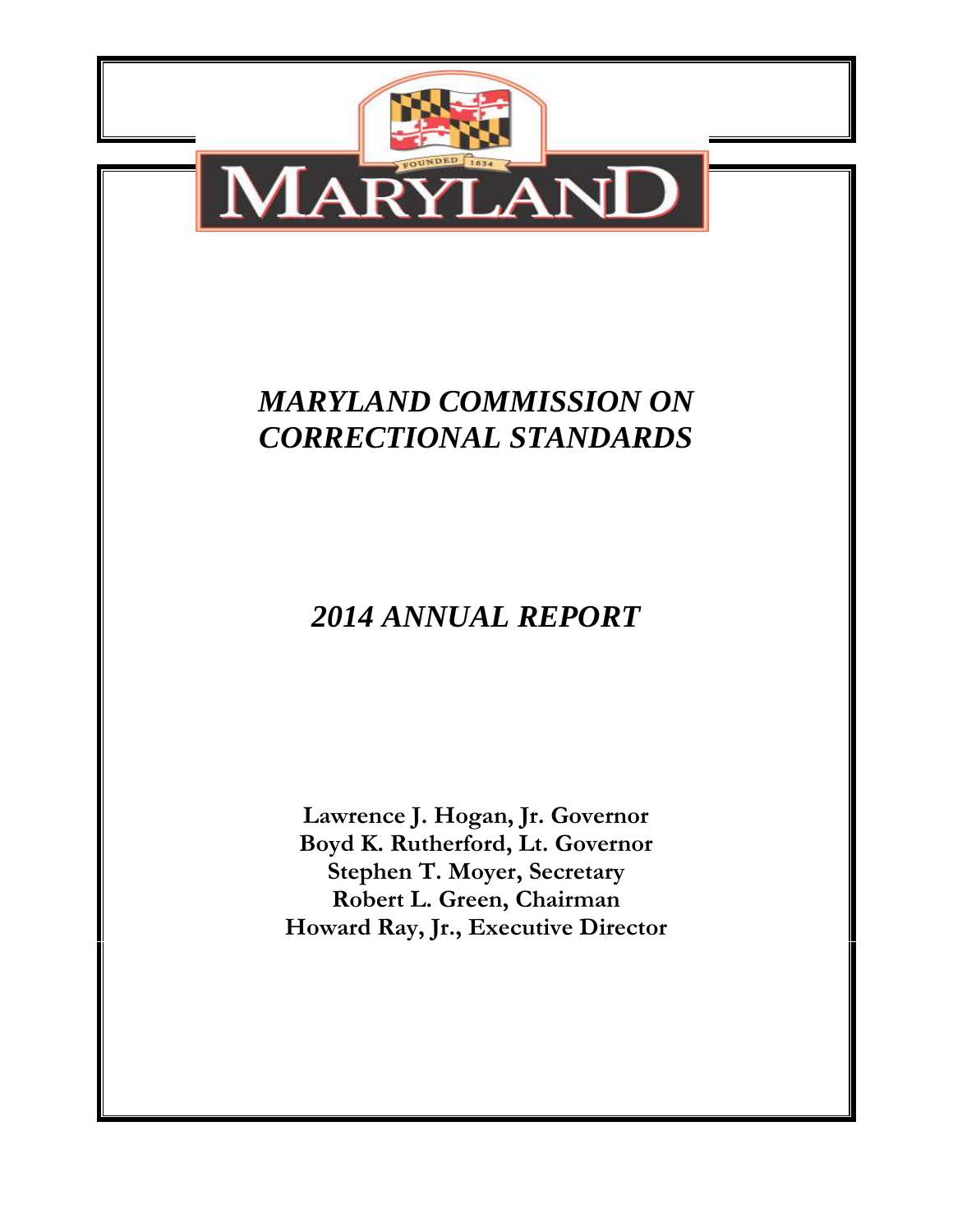

## **Department of Public Safety and Correctional Services**

**Office of the Secretary** 300 E. JOPPA ROAD · SUITE 1000 · TOWSON, MARYLAND 21286-3020 (410) 339-5000 · FAX (410) 339-4240 · TOLL FREE (877) 379-8636 · V/TTY (800) 735-2258 · www.dpscs.maryland.gov

**STATE OF MARYLAND** 

**LARRY HOGAN GOVERNOR** 

**BOYD K. RUTHERFORD** LT: GOVERNOR

STEPHEN T. MOYER **SECRETARY** 

WILLIAM G. STEWART DEPUTY SECRETARY **ADMINISTRATION** 

WENDELL M. FRANCE<br>DEPUTY SECRETARY **OPERATIONS** 

RHEAL HARRIS ASSISTANT SECRETARY PROGRAMS AND SERVICES

DAVID N. BEZANSON<br>ASSISTANT SECRETARY CAPITAL PROGRAMS

**August 4, 2015** 

The Honorable Larry Hogan Governor of the State of Maryland 100 State Circle Annapolis, Maryland 21401-1991

Dear Governor Hogan:

I am pleased to make available to you the Annual Report for the Maryland Commission on Correctional Standards, documenting the agency activities for Fiscal Year 2014 (FY 2014). The information contained herein satisfies the reporting requirements set for in the ANN. CODE MD., Correctional Services Article, § 8-110.

During FY 2014, the Commission continued to address its mission of auditing State, local and private adult correctional facilities and programs. This reporting period covers a portion of the cycle of auditing over 21 places of confinement and one private home detention monitoring agencies in Maryland.

The Commission will continue to provide effective quality control services for the State's adult correctional system. This process will ensure the highest level of safety and protection for the citizens of Maryland, as well as provide for utilization of sound management principles for correctional operations.

Sincerely,

Stephen T. Moyer Secretary

Mr. Craig Williams, Chief of Staff, Governor's Office Mr. Joseph Getty, Governor's Chief Legislative Officer Mr. Steve DeBoy, Sr., Governor's Deputy Legislative Officer Ms. Hannah Dier, Policy Analyst, Department of Legislative **Services**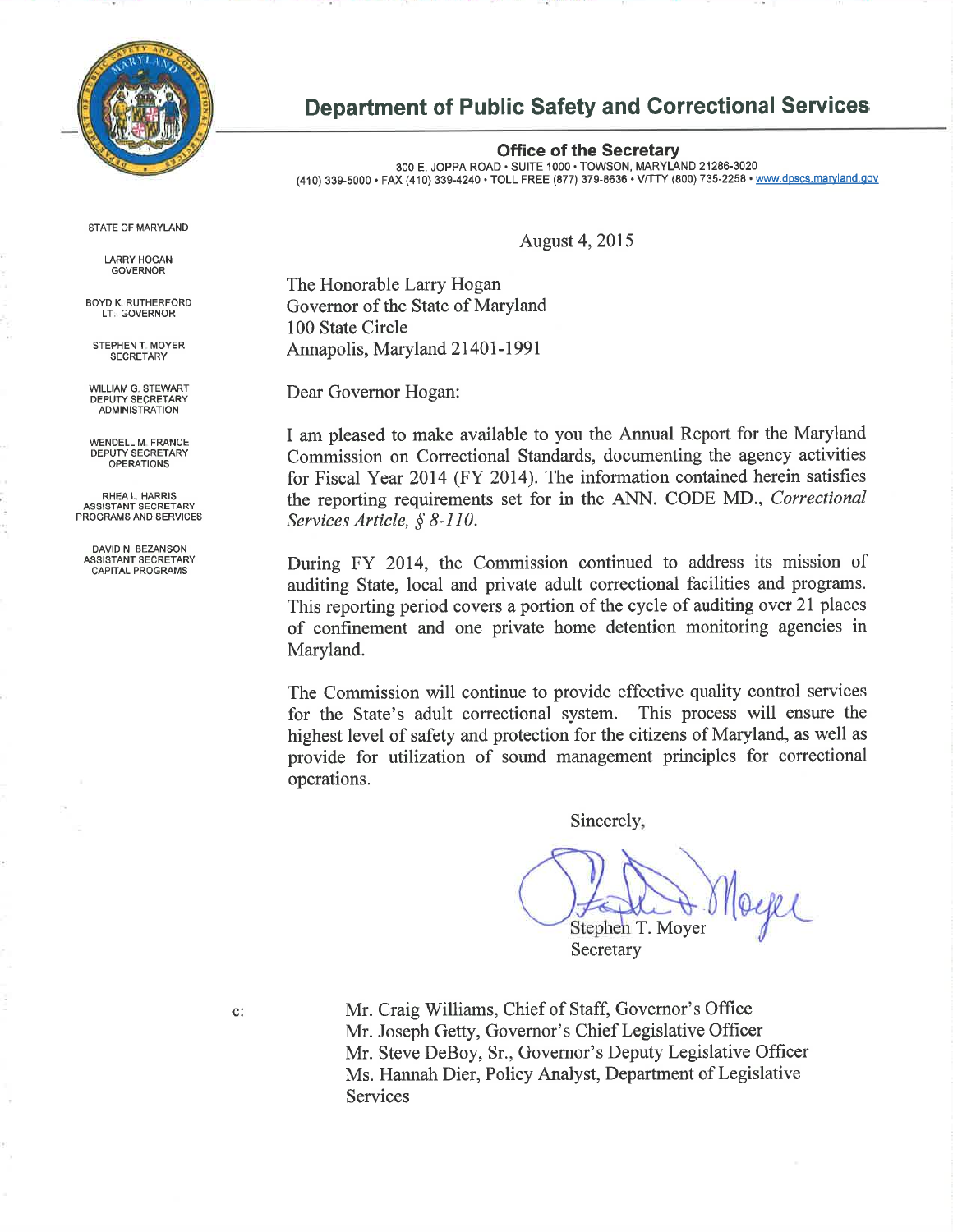Mr. Matthew Schmid, Budget Analyst, Dept. of Budget & Management Ms. Sarah Albert, Department of Legislative Services Deputy Secretary Wendell "Pete" France Deputy Secretary William Stewart Assistant Secretary Rhea Harris Ms. Rachel Sessa, Director of Legislative Affairs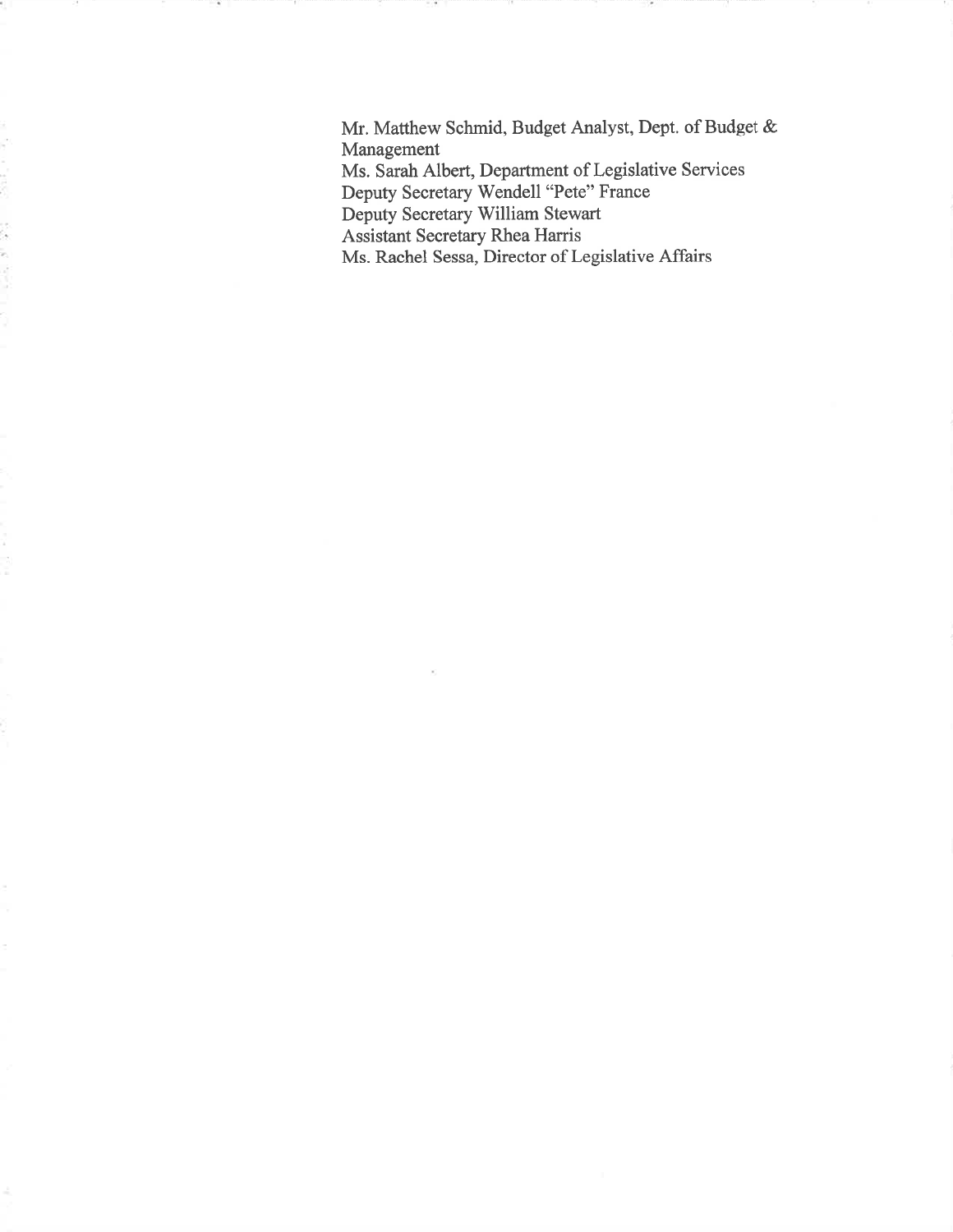

STATE OF MARYLAND

LAWRENCE J. HOGAN, JR. GOVERNOR

BOYD K. RUTHERFORD LT. GOVERNOR

STEPHEN T. MOYER **SECRETARY** 

WILLIAM STEWART DEPUTY SECRETARY ADMINISTRATION

WENDELL FRANCE DEPUTY SECRETARY OPERATIONS

RHEA L. HARRIS ASSISTANT SECRETARY PROGRAMS AND SERVICES

DAVID N. BEZANSON ASSISTANT SECRETARY CAPTIAL PROGRAMS

> ROBERT L. GREEN CHAIRMAN

HOWARD RAY, JR. EXECUTIVE DIRECTOR

## **Department of Public Safety and Correctional Services**

**Maryland Commission on Correctional Standards** 115 SUDBROOK LANE • SUITE 200 • PIKESVILLE, MARYLAND 21208-3878 (410) 585-3830 • FAX (410) 318-6020 • V/TTY (800) 735-2258 • www.dpscs.state.md.us

February 3, 2015

Stephen T. Moyer, Secretary Department of Public Safety and Correctional Services 300 East Joppa Road, Suite 1000 Towson, Maryland 21286-3020

Dear Secretary Moyer:

I am pleased to present the thirty second Annual Report of the Maryland Commission on Correctional Standards accounting for the agency activities during Fiscal Year 2014. The issuance of this report is intended to satisfy the requirements set forth in the Annotated Code of Maryland, Correctional Services Article, Section §8-110.

In the year covered by this report, the key objectives identified under the agency's Managing for Results process continue to demonstrate encouraging progress in conducting timely audits for Maryland's adult places of confinement. During this year the Commission continued the twelfth cycle of auditing.

During this fiscal year, correctional facilities audited continue working to achieve total compliance with the minimum standards at the time of the initial audit. This demonstrates the managing official's commitment to utilizing standards as a management tool. The Commission continues to utilize new and innovative ideas to provide technical assistance to correctional facilities. The Commission remains committed to encouraging the application of sound correctional management principles and practices.

As Executive Director of the Commission, I look forward to the challenges and accomplishments ahead. Through leadership, partnership, communication and advocating the use of standards as a management tool, we will make the State of Maryland's correctional system a model for the nation.

Thank you for your support as we faithfully dedicate ourselves to carrying out this important mission for the citizens of Maryland.

Very truly yours,

Obediet

Howard Ray, Jr. Executive Director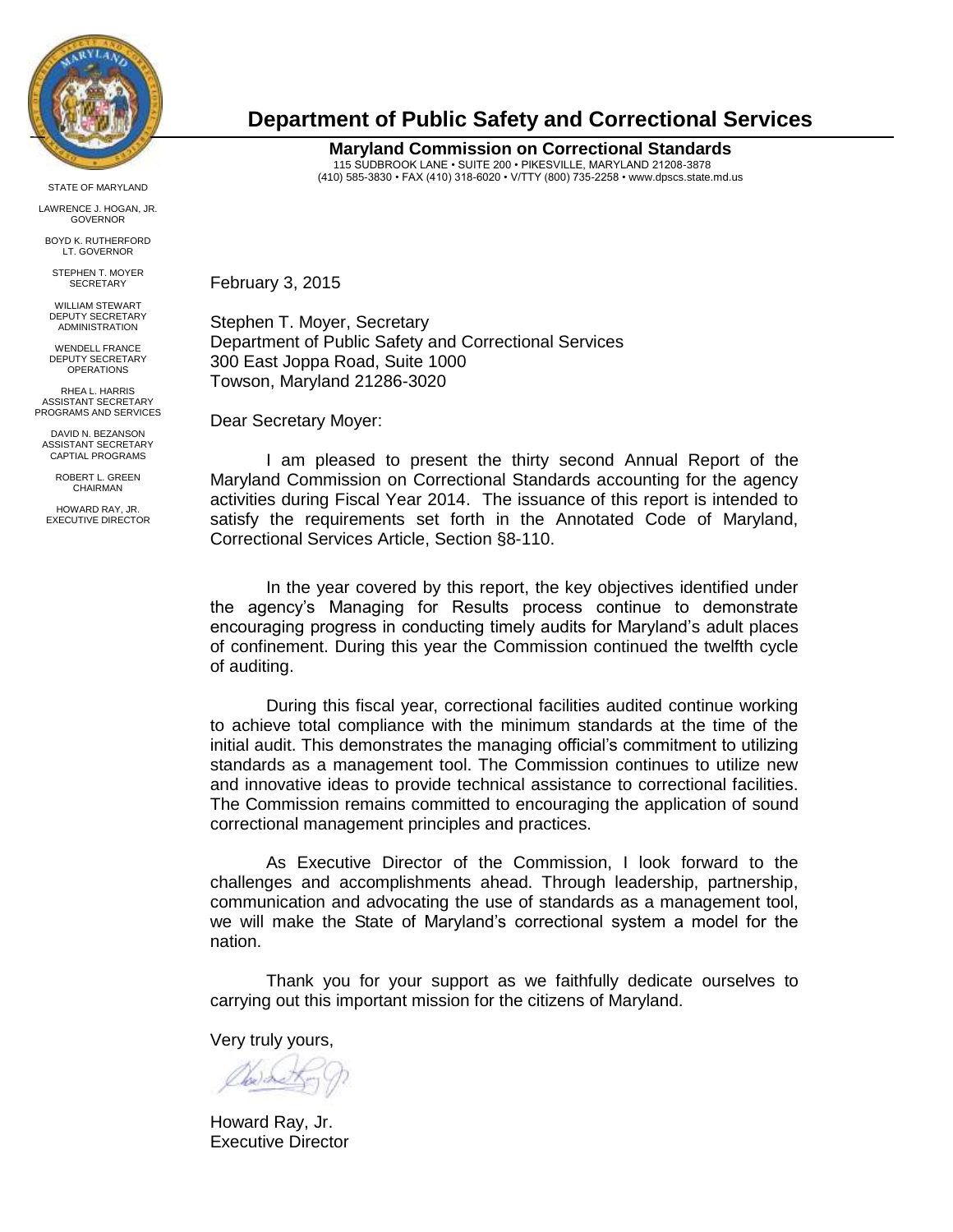# **CONTENTS**

PAGE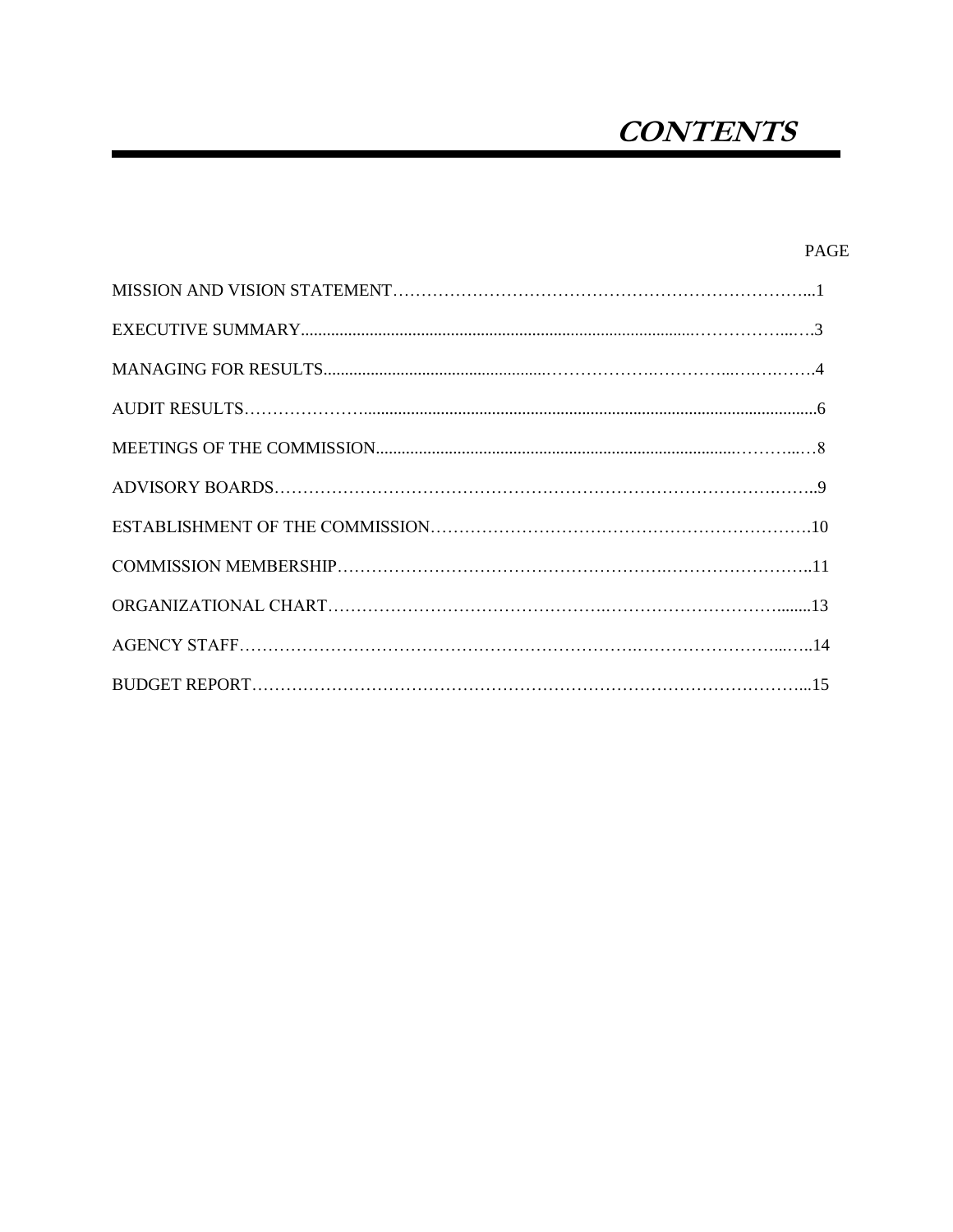# MISSION & VISION STATEMENT



# **MISSION**

The mission of the Maryland Commission Correctional Standards is to collaborate with criminal justice agencies and organizations in the development, measurement, monitoring, and enforcement of statewide correctional standards.

# **VISION**

The Maryland Commission on Correctional Standards will be recognized as an agency that collaborates with and performs quality compliance audits that are firm, fair, and consistent.

We will be known for promoting correctional standards as a best practice.

We will be recognized as a resource for the development of correctional employees.

The Maryland Commission on Correctional Standards will be known as a leader in the value of accountability in correctional agencies operations.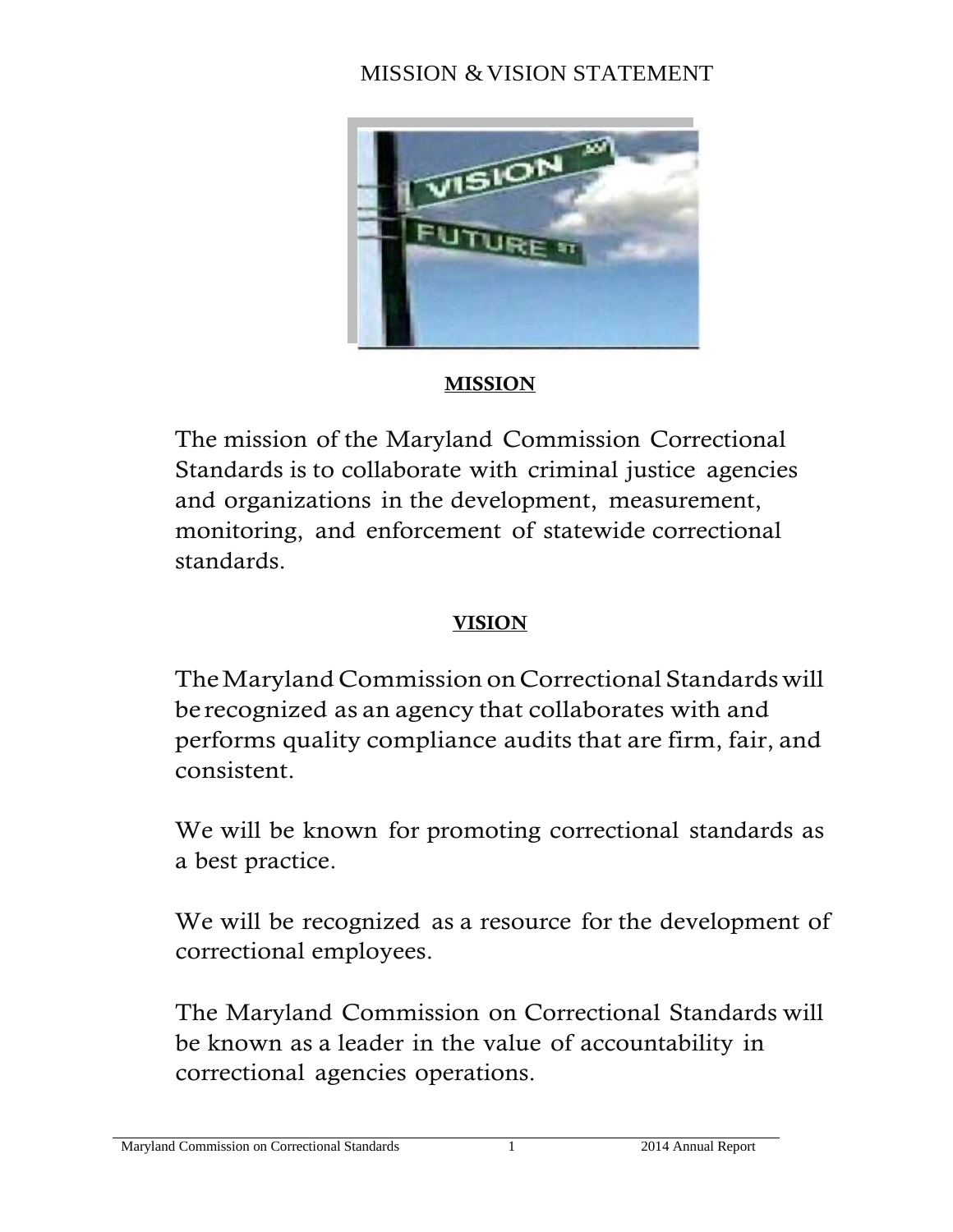The Maryland Commission on Correctional Standards is an agency within the Department of Public Safety and Correctional Services with legal authority referenced in the Annotated Code of Maryland, Correctional Services Article, Section §8-101, et seq. The Commission is empowered to develop and enforce minimum mandatory standards for all adult places of correctional confinement. In addition, the Commission provides technical assistance to these facilities. Some of the key events of Fiscal Year 2014 are noted below.

- \* The Maryland Commission on Correctional Standards remains focused on its mission of encouraging correctional administrators to utilize sound management principles and practices to maintain efficient operations. During FY14, the Commission continued its twelfth audit cycle of conducting high quality compliance audits for all places of adult confinement and private home detention monitoring agencies.
- \* The results of key objectives identified under the agency's Managing for Results process continue to demonstrate encouraging progress. In FY14, the agency continued to utilize outcome measures to evaluate the audit process and technical assistance provided. A total of 14 audits were conducted at adult places of correctional confinement and seven audits were conducted at private home detention monitoring agencies. The Commission continued to utilize the senior staff members to act as Audit Team Leaders, while continuing to solicit the volunteer services of the Duly Authorized Inspectors to participate in the completion of standards audits. Ninety percent of the managing officials of audited facilities rated the audit process as good or better in terms of accuracy, helpfulness and objectivity.
- \* Of the twenty-one correctional facilities audited during FY14, seven facilities were found to be in compliance with all of the minimum standards for places of adult confinement at the time of the audit. The Recognition of Achievement award was awarded to twenty adult places of confinement for 100% compliance upon completion of the monitoring process. This achievement continues to be the benchmark for correctional facilities in the State, and represents a commitment to the standards and the audit process by managing officials.
- \* Private home detention monitoring companies are audited on a two-year cycle. FY14 began a new auditing cycle with one private home detention monitoring agency receiving a full scale compliance audit. The audit of Alert, Incorporated resulted in the private home detention monitoring agency being cited for 3 non-compliances. . Commission staff continues to remain a resource to aid private home detention companies in achieving compliance with standards. During FY14, there were a total of ten licensed companies in Maryland.
- \* The Duly Authorized Inspector program continues to be a vital part of the Commission's success. This unique program remains a model for other correctional auditing agencies around the country. In September 2013, the Maryland Commission on Correctional Standards held a Duly Authorized Inspector Training class. The training was presented at the Wicomico County Department of Corrections. As a result of the training, twenty-two individuals were certified as Duly Authorized Inspectors. In FY14, the Commission began using recently trained DAI's on audits. The recently trained DAI's were able to attend audits and assist the Commission with findings. The DAI's either worked with Commission staff or experienced DAI's. The Maryland Commission on Correctional Standards also began to allow individuals who will be trained at a later date, to "shadow" on audits to gain experience as a Duly Authorized Inspector. Additionally, the newly trained DAI's will be able to assist their facilities in preparation for future MCCS audits and to aid with achieving the highest level of compliance with a greater understanding of the audit process. The DAI's will also enhance facility procedures and provide additional tools to conduct in-house audits to assess compliance before the Commission conducts its initial audits. The Commission continues to receive tremendous support from both State and local managing officials for the DAI program which demonstrates the value in utilizing correctional standards as a management tool.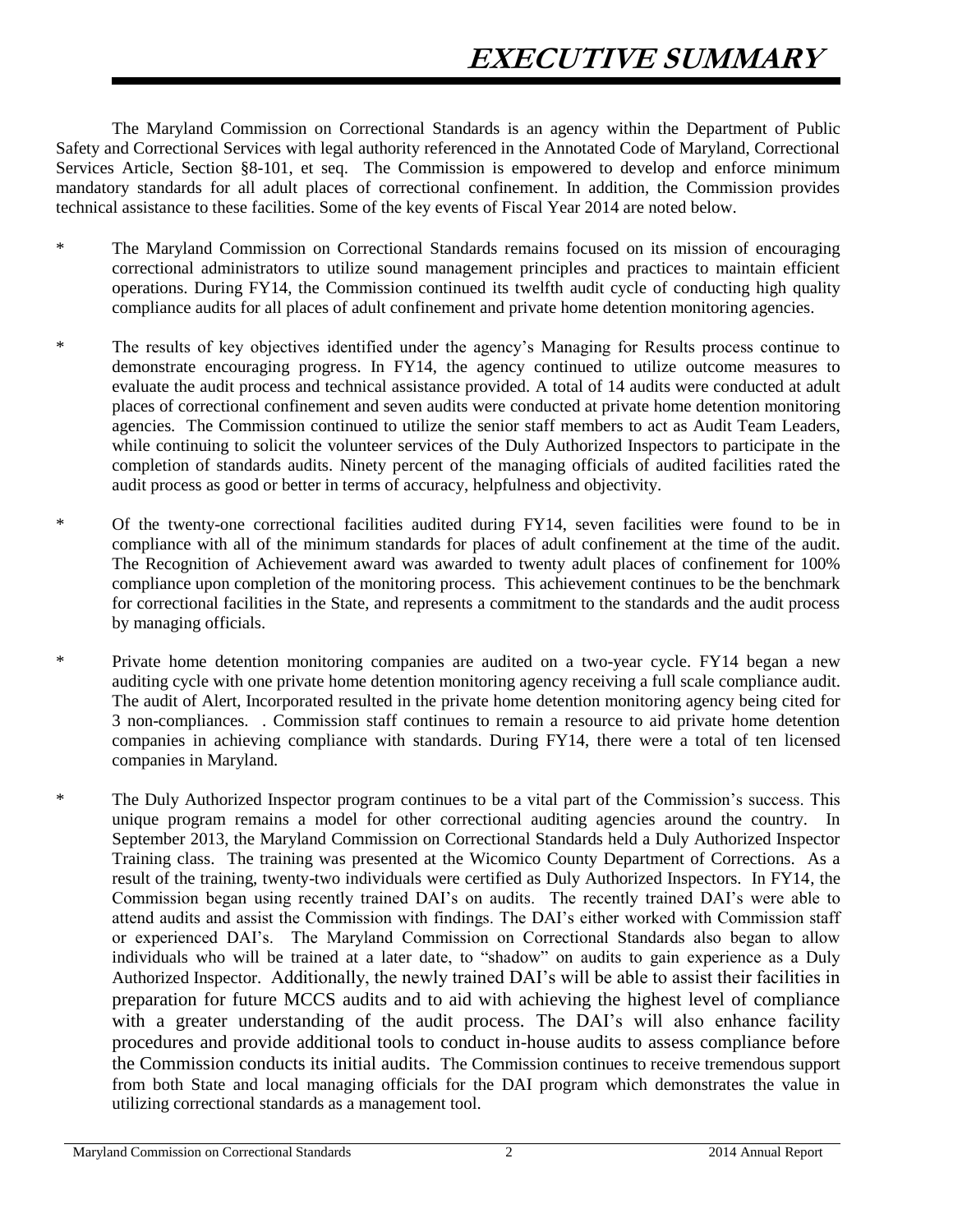# **EXECUTIVE SUMMARY (CONT'D)**

\* Collaboration with regulatory agencies and criminal justice organizations continues to support the overall mission of the agency. Commission staff actively participates in the Maryland Correctional Administrators' Association (MCAA), the Maryland Criminal Justice Association (MCJA) and the American Correctional Association (ACA). The MCCS Executive Director serves on the Executive Board of the MCAA. Executive Director Howard Ray, Jr., is also actively involved in the National Jail Inspectors Network, a group operating under the auspices of the National Institute of Corrections addressing concerns of detention centers throughout the country.

The Commission strives to provide training in technical assistance in areas that benefit both the agency and correctional facilities. The Commission continues to receive tremendous support from both State and local managing officials for the DAI program which demonstrates the value of utilizing correctional standards as a management tool.

The primary function of the Maryland Commission on Correctional Standards is to enforce, through regular onsite audits, the regulations for all adult places of confinement to determine levels of compliance. The twelfth audit cycle began in July 2012.

The major concerns of health, safety and constitutional issues continued to be aggressively addressed. The facilities that attained full compliance with the applications standards during this period received the Recognition of Achievement award (ROA)

In FY14, there were 21 complete audits performed (5 DPSCS operated prisons, 5 Local Community Correctional Facility, 11 Local Detention Centers, and 1 Private Home Detention Agency).

When deficiencies are noted during formal audits, compliance plans are developed in partnership with facility officials. The plan is then presented to the Commission for approval. Upon approval, the Commission staff implements a compliance plan and regularly monitors each plan until total compliance is achieved.

Facilities must implement the plan within a time frame of 6 months from the date the Commission approves the final report. If the compliance plan's requirements are met within the time frame, the Commission votes on facility's eligibility to receive the ROA. The Commission has found that the Recognition of Achievement award has become a symbol of excellence in the correctional environment.

Also, in FY14, in collaboration with the Office of the State Fire Marshal, the Maryland Police and Correctional Training Academy and the Maryland Commission on Correctional Standards led by Executive Director Howard Ray, Jr. continued to conduct the enhanced Fire Safety Officers Training Program for institutional environmental safety compliance officers.

The objective is to provide the Fire Safety Officer(s) with the information necessary to construct, implement, and document and in-house fire safety inspectional program. Such a program is vital for the maintenance of devices, equipment, systems, conditions, arrangements, levels of protection, and other features that are required for compliance with the provisions of the State Fire Prevention Code.

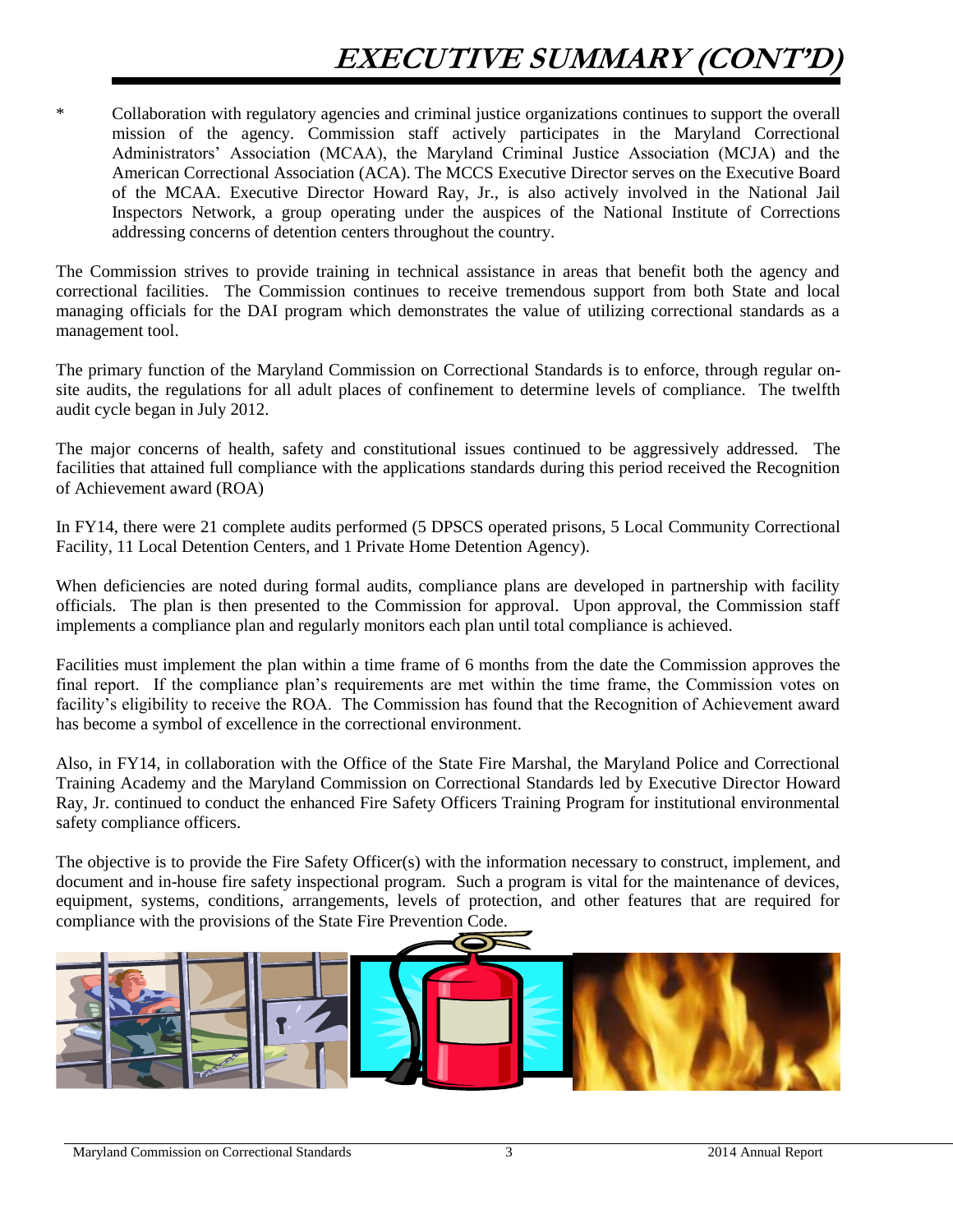The State of Maryland's Managing for Results (MFR) is a strategic planning process that emphasizes achieving measurable results in state government that met or exceed customer and stakeholder needs. This initiative is linked to the State budget process and strategies for efficient agency operations. As authorized under the Correctional Services Article, §8-101 et seq. (Maryland Annotated Code), the Maryland Commission on Correctional Standards (MCCS) develops standards and enforces regulations addressing: life, health, safety, and constitutional issues for the operation of Maryland's prisons, detention centers, and community correctional centers. In 1998, the MCCS acquired regulatory and licensing authority over private home detention monitoring agencies. The Commission ensures adherence to requirements for both public adult correctional facilities and private home detention monitoring agencies through regular auditing and submission of formal reports of compliance. The compliance results are incorporated as a part of this report for fiscal year reporting requirements for MFR.

| <b>Performance Measures:</b>                                                                                                | 2011   | 2012           | 2013           | 2014         |
|-----------------------------------------------------------------------------------------------------------------------------|--------|----------------|----------------|--------------|
|                                                                                                                             | Actual | Actual         | Actual         | Actual       |
| <b>Input:</b> Number of correctional facilities audited                                                                     | 55     | 54             | 53             | 53           |
| <b>Output:</b> Number of adult correctional facilities audited                                                              | 23     | 18             | 14             | 21           |
| Number of DPSCS operated prisons                                                                                            | 17     | 17             | 17             | 17           |
| Number of DPSCS operated pre-release units                                                                                  | 10     | 10             | 10             | 9            |
| Number of local community correctional facilities                                                                           | 3      | 3              | 3              | 3            |
| Number of local detention centers                                                                                           | 25     | 25             | 25             | 25           |
| Quality: Percentage of facilities audited during the last three years of audit cycles:                                      |        |                |                |              |
| DPSCS operated prisons                                                                                                      | 100%   | 100%           | 100%           | 100%         |
| DPSCS operated pre-release units                                                                                            | 100%   | 100%           | 100%           | 100%         |
| Local community correctional facilities                                                                                     | 100%   | 100%           | 100%           | 100%         |
| Local detention centers                                                                                                     | 100%   | 100%           | 100%           | 100%         |
| Private home detention agencies                                                                                             | 100%   | 100%           | 100%           | 100%         |
| Input: Number of PHDMA                                                                                                      | 8      | $\overline{7}$ | 8              | 10           |
| <b>Output:</b> Number of PHDMA audited                                                                                      | 6      | $\overline{2}$ | $\overline{7}$ | $\mathbf{1}$ |
| Quality: Percentage of private home detention monitoring agencies audited during the two-year<br>cycle ending in the fiscal | 100%   | 100%           | 100%           | 100%         |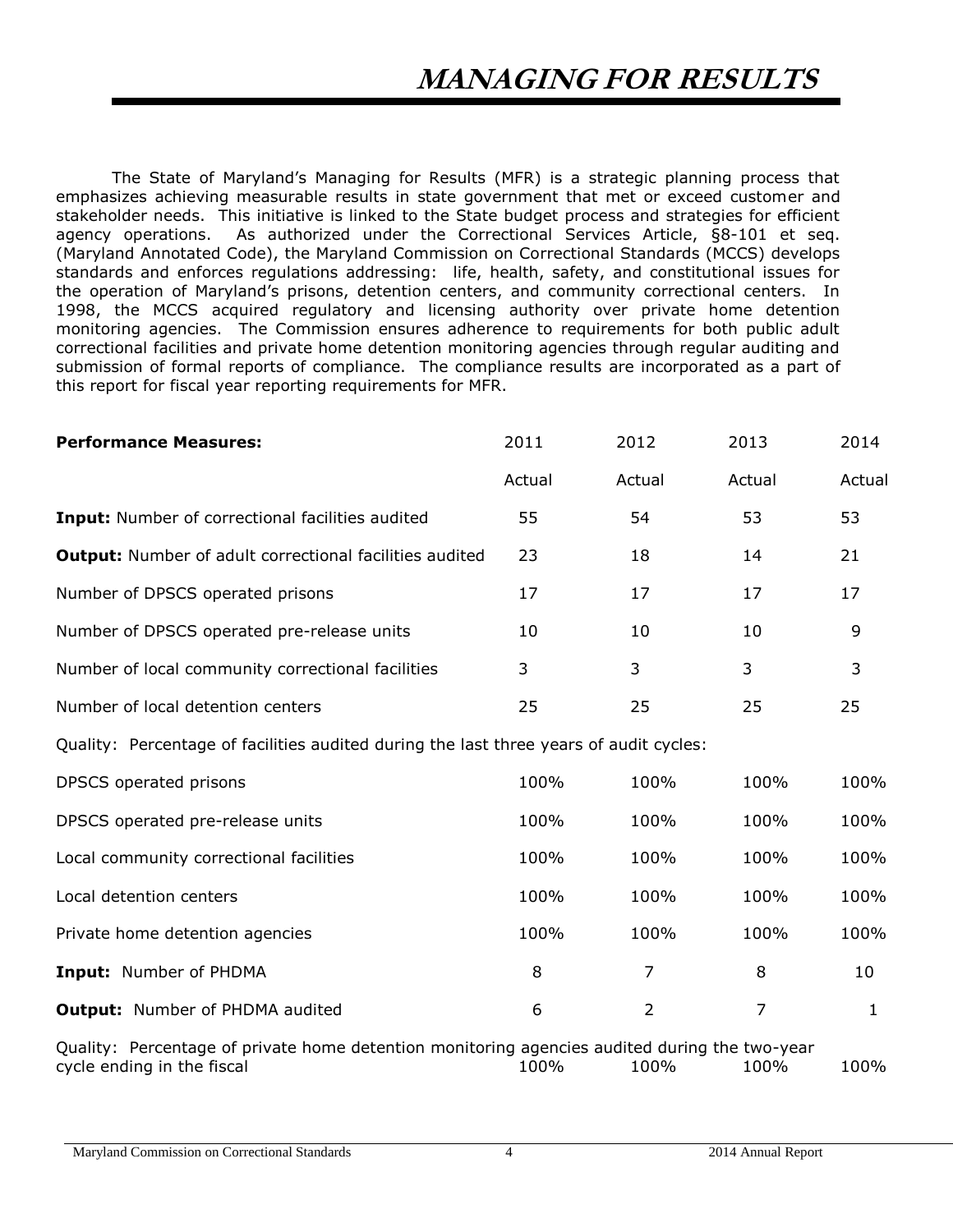**AUDIT RESULTS**

| <b>Institution</b>                       | <b>Date</b>     | <b>Type</b> | #F           | #TC                     | $\#M/V$ | .01            | .02            | .03            | .04          | .05          | .06 | .07 | .08          | <b>Total</b>   |
|------------------------------------------|-----------------|-------------|--------------|-------------------------|---------|----------------|----------------|----------------|--------------|--------------|-----|-----|--------------|----------------|
| <b>Allegany County Detention Ctr.</b>    | 7/16-18/2013    | <b>ADC</b>  | $\mathbf{1}$ |                         | $\ast$  | 1              | 1              |                |              |              |     |     |              | $\mathbf{2}$   |
| Md. Correctional Training Ctr.           | $8/6 - 9/2013$  | <b>ACI</b>  | $\mathbf{1}$ |                         | $\ast$  | $\mathbf{1}$   |                |                |              |              |     |     |              | $\mathbf{1}$   |
| St. Mary's County Det. Ctr.              | 9/10-12/2013    | <b>ADC</b>  | $\mathbf{1}$ |                         | $\ast$  |                | 1              |                |              |              |     |     |              |                |
| <b>Central Md. Correctional Facility</b> | $10/1 - 4/2013$ | <b>ACCF</b> | $\mathbf{1}$ |                         | $\ast$  |                | $\overline{2}$ |                |              |              |     |     |              | $\overline{2}$ |
| <b>Montgomery Co. Corr. Facility</b>     | 10/22-25/2013   | <b>ADC</b>  | 1            | $\sqrt{ }$              |         |                |                |                |              |              |     |     |              |                |
| MCI-J                                    | 11/4-8/2013     | <b>ACI</b>  |              |                         | $\ast$  |                | $\mathbf{1}$   |                |              |              |     |     |              | $\mathbf{1}$   |
| Montgomery County Det. Ctr.              | 11/19-22/2013   | <b>ADC</b>  | $\mathbf{1}$ | $\sqrt{ }$              |         |                |                |                |              |              |     |     |              |                |
| <b>Caroline County Det. Ctr.</b>         | 12/10-12/2013   | <b>ADC</b>  | 1            |                         | $\ast$  |                | 1              |                |              |              |     |     |              | $\mathbf{1}$   |
| Prince George's Co. Corr. Fac.           | 1/14-17/2014    | <b>ADC</b>  | $\mathbf{1}$ |                         | $\ast$  | 1              | $\overline{2}$ |                |              |              |     |     |              | 3              |
| Threshold, Inc.                          | 1/23-24/2014    | <b>ACCF</b> | $\mathbf{1}$ | $\sqrt{ }$              |         |                |                |                |              |              |     |     |              |                |
| <b>Baltimore City Det. Ctr.</b>          | $2/3 - 7/2014$  | <b>ADC</b>  | 1            |                         | $\ast$  | 8              | 5              | 1              | 5            |              | 1   |     |              | 20             |
| <b>Eastern Pre-Release Unit</b>          | 2/25-27/2014    | <b>ACCF</b> | $\mathbf{1}$ | $\sqrt{ }$              |         |                |                |                |              |              |     |     |              |                |
| <b>Baltimore City Corr. Ctr.</b>         | $3/4 - 6/2014$  | <b>ACI</b>  | $\mathbf{1}$ |                         | $\ast$  |                | $\mathbf{1}$   | 1              | $\mathbf{2}$ | $\mathbf{1}$ |     |     |              | 5              |
| <b>Washington County Det. Ctr.</b>       | 3/18-20/2014    | <b>ADC</b>  | $\mathbf{1}$ |                         | $\ast$  | $\overline{2}$ |                | $\mathbf{1}$   |              |              |     |     |              | 4              |
| <b>Carroll County Det. Ctr.</b>          | $4/1 - 3/2014$  | <b>ADC</b>  | $\mathbf{1}$ | $\sqrt{ }$              |         |                |                |                |              |              |     |     |              |                |
| <b>Somerset County Det. Ctr.</b>         | 4/15-17/2014    | <b>ADC</b>  | $\mathbf{1}$ |                         | $\ast$  | $\mathbf{1}$   |                |                |              |              |     |     |              | $\mathbf{1}$   |
| <b>Baltimore Pre-Release Unit</b>        | 4/29-5/1/2014   | <b>ACCF</b> |              |                         | $\ast$  |                |                |                | $\mathbf{1}$ | $\mathbf{1}$ |     |     | $\mathbf{1}$ | 3              |
| Southern Md. Pre-Release Unit            | 5/13-15/2014    | <b>ACCF</b> | 1            | $\sqrt{ }$              |         |                |                |                |              |              |     |     |              |                |
| <b>Patuxent Institution</b>              | $6/2 - 6/2014$  | <b>ACI</b>  | $\mathbf{1}$ | $\sqrt{ }$              |         |                |                |                |              |              |     |     |              |                |
| <b>Patuxent Re-Entry Facility</b>        | 6/11/2014       | <b>ACCF</b> | $\mathbf{1}$ |                         | $\ast$  |                | $\mathbf{1}$   | $\overline{2}$ | $\mathbf{1}$ |              |     |     |              | 4              |
| Dorchester County Det. Ctr.              | 6/24-26/2014    | <b>ADC</b>  | 1            |                         | $\ast$  | $\overline{2}$ |                | 3              |              |              |     |     |              | 6              |
| 12 <sup>th</sup> cycle Audits            |                 |             |              | $\overline{\mathbf{z}}$ | 14      | 16             | 17             | 8              | 9            | $\mathbf{2}$ |     |     | 1            | 54             |

# **Institution Non-compliance Breakdown – 12th Cycle (July 2013- June 2014)**

Note:/

Total Institutions Audited – **21** Number of "ADC" Facilities Audited – **11** Number of "ACI" Facilities Audited – **4** Number of "ACCF" Facilities Audited – **6** #TC = Total Compliance – 7 #MV = Monitoring Visits – 14 Facilities = **21**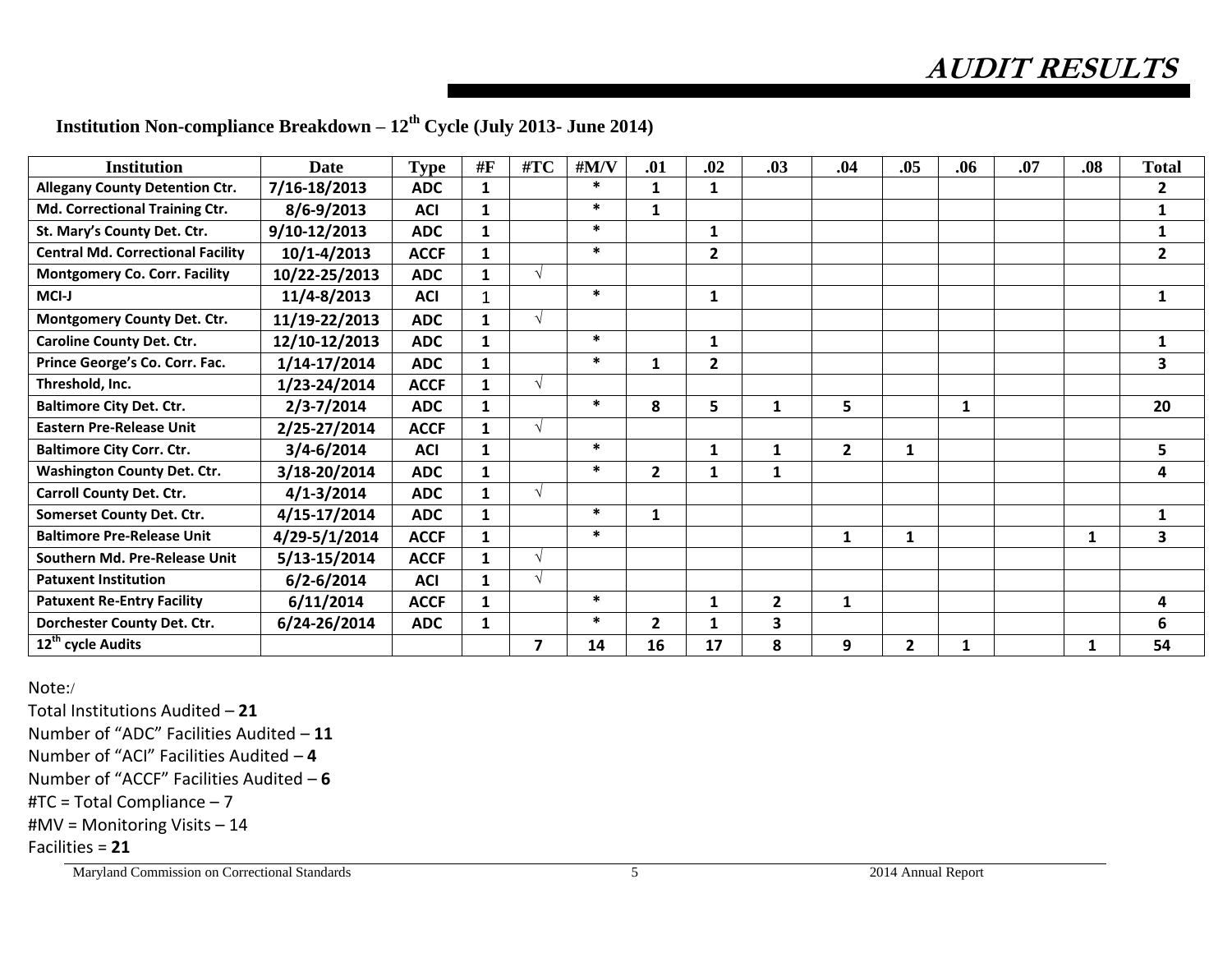# **AUDIT RESULTS (CONT'D)**

**Private Home Detention Monitoring Agencies (PHDMA) – Non-Compliance Breakdown – 12th cycle (July 2013 thru June 2014)**

**Licensed Private Home Detention Monitoring Agencies**

|                               |             |              | m   |                           |     |     |     |     |     |              |
|-------------------------------|-------------|--------------|-----|---------------------------|-----|-----|-----|-----|-----|--------------|
| <b>PHD Monitoring Agency</b>  | <b>Date</b> | <b>Type</b>  | #TC | $\#\mathbf{M}/\mathbf{V}$ | .01 | .02 | .03 | .04 | .05 | <b>Total</b> |
| <b>Alert, Incorporated</b>    | 6/18/2014   | <b>PHDMA</b> |     |                           |     |     |     |     |     |              |
|                               |             |              |     |                           |     |     |     |     |     |              |
| 12 <sup>th</sup> cycle Audits |             |              |     |                           |     |     |     | -   |     |              |

**#TC – Indicated PHDMA's found to be in Total Compliance - 0 #M/V – Monitoring Visits needed to attain total compliance status - 1**

## **PHDMA Standards**

- **.01 Management of Monitored Individuals**
- **.02 Contingency Plans**
- **.03 Rights of Monitored Individuals**
- **.04 Records of Monitored Individuals**
- **.05 General Administration**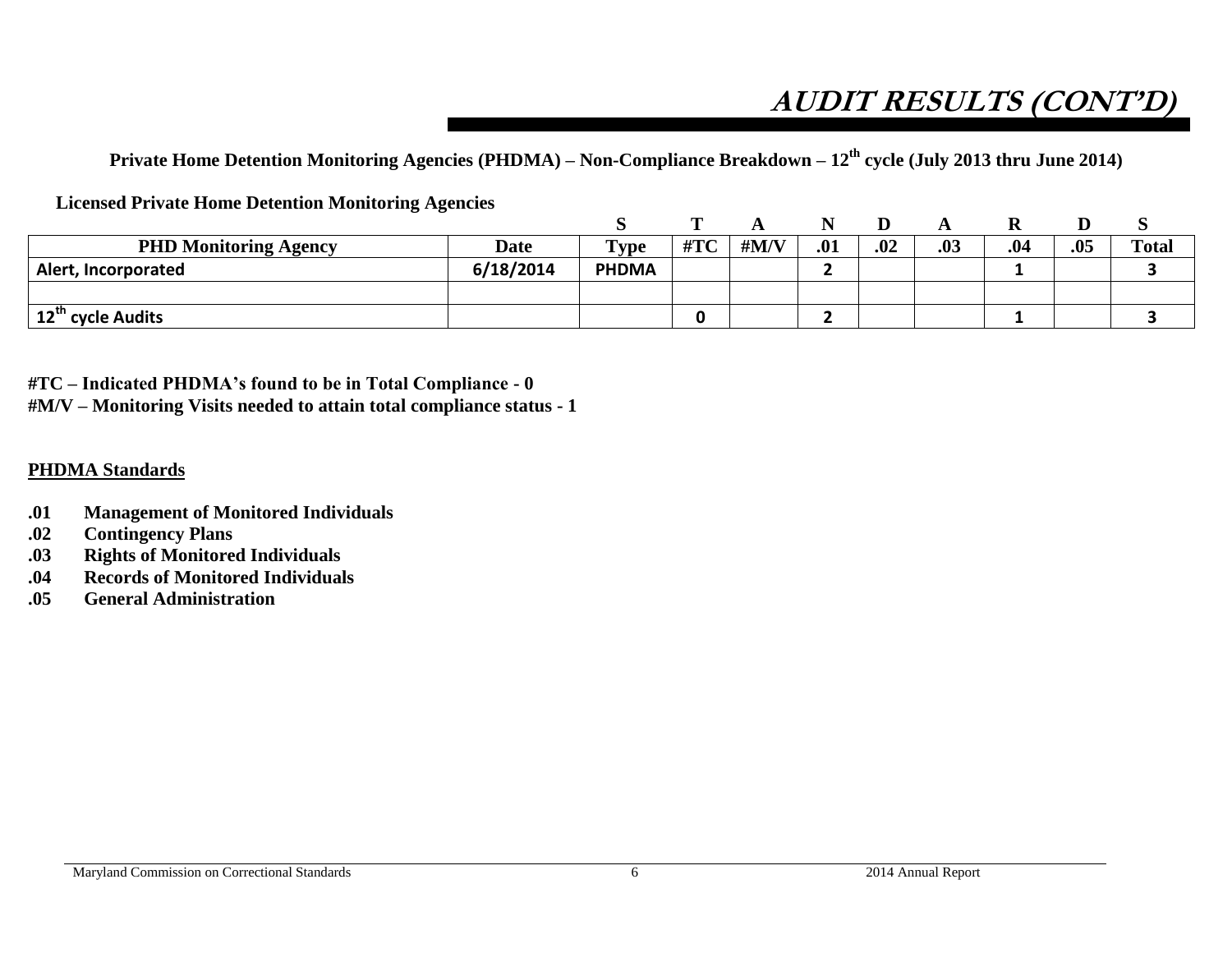The following adult places of correctional confinement received the Recognition of Achievement Award during FY14.

July 25, 2013 – Eastern Correctional Institution – Kathleen Green, Warden July 25 2013 – Wicomico County Department of Correction – George Kaloroumakis, Director July 25, 2013 – Kent County Detention Center – Charles Mench, Warden September 26, 2013 – Cecil County Community Corrections Center – Jeffrey Clewer, Director September 26, 2013 – North Branch Correctional Institution – Bobby Shearin, Warden September 26, 2013 – Harford County Detention Center – Tanya Jackson, Warden September 26, 2013 – Howard County Department of Corrections – Jack Kavanagh, Director January 30, 2014 – Montgomery County Correctional Facility – Robert Green, Warden January 30, 2014 – Montgomery County Detention Center – Robert Green, Warden January 30, 2014 – Baltimore County Department of Corrections – Deborah J. Richardson, Director January 30, 2014 – Charles County Detention Center – Pamela Dottelis, Director March 27, 2014 – Threshold, Incorporated – Julian Morgan, Executive Director March 27, 2014 – Cecil County Detention Center – Randy Rudy, Director March 27, 2014 – Brockbridge Correctional Facility – Michele Jones, Warden March 27, 2014 – Maryland Correctional Institution for Women – Margaret Chippendale, Warden March 27, 2014 – Jessup Correctional Institution – John Wolfe, Warden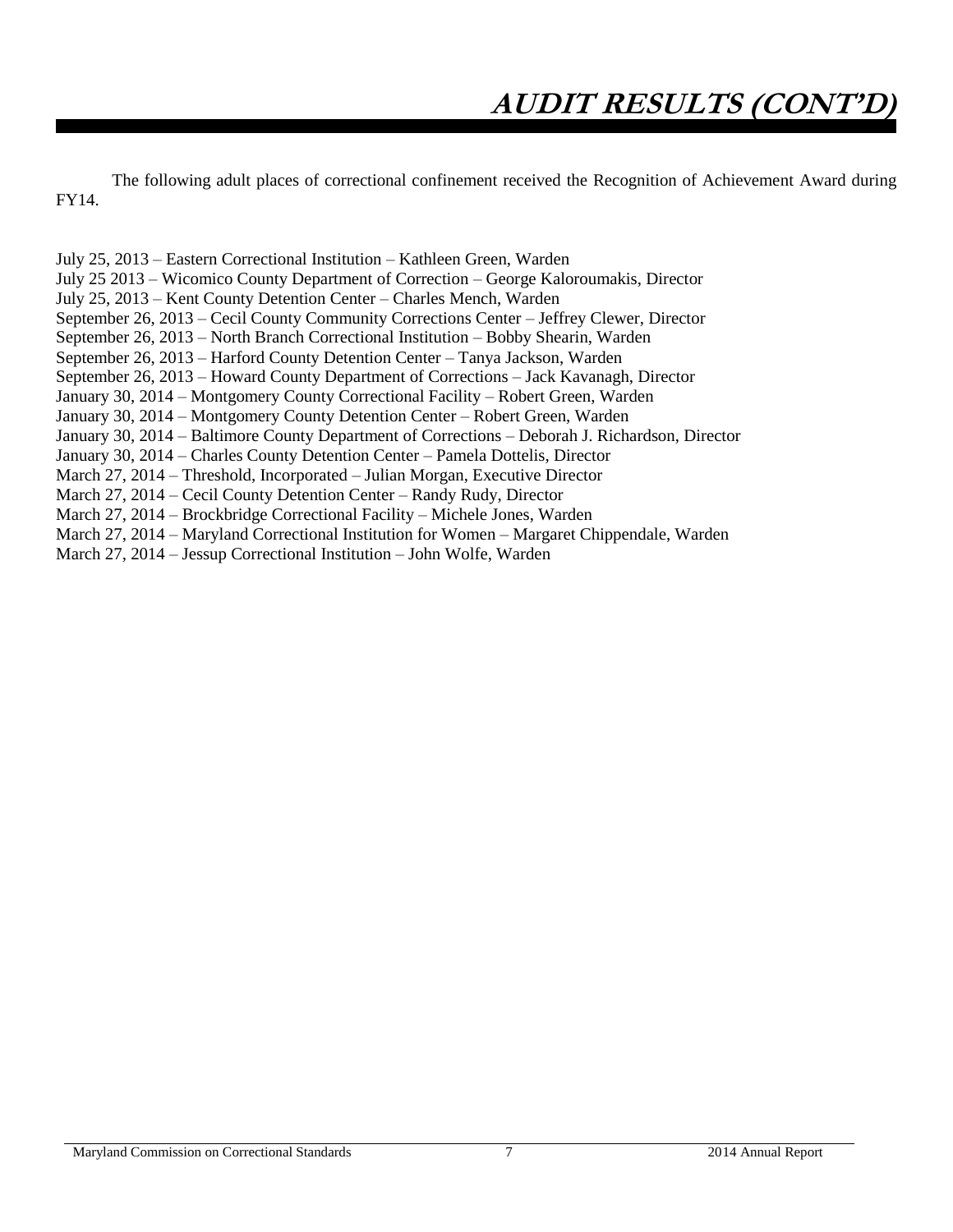# **MEETINGS OF THE COMMISSION**

The Commission meets on a regular basis (on a bi-monthly basis) in locations throughout the state. The meetings usually are held at correctional facilities, so that a tour can be provided for members. Attendance by administrators of facilities whose audit reports are being considered is encouraged. Members maintain detailed meeting minutes on file after formal approval. Over the past 33 years, the Commission has met a total of 252 times. A quorum of the majority of the members is required in order to hold the meeting. During this reporting period, the Commission held meetings on four occasions at the following locations:

| 248 <sup>th</sup> Commission Meeting | July 25, 2013      | <b>Patuxent Institution</b><br>Jessup, Maryland              |
|--------------------------------------|--------------------|--------------------------------------------------------------|
| $249th$ Commission Meeting           | September 26, 2013 | <b>Brockbridge Correctional Facility</b><br>Jessup, Maryland |
| $250th$ Commission Meeting           | January 30, 2014   | <b>Jessup Correctional Institution</b>                       |
| $251st$ Commission Meeting           | March 27, 2014     | Maryland Correctional Institution-Jessup                     |
| $252nd$ Commission Meeting           | May 22, 2014       | <b>Brockbridge Correctional Facility</b>                     |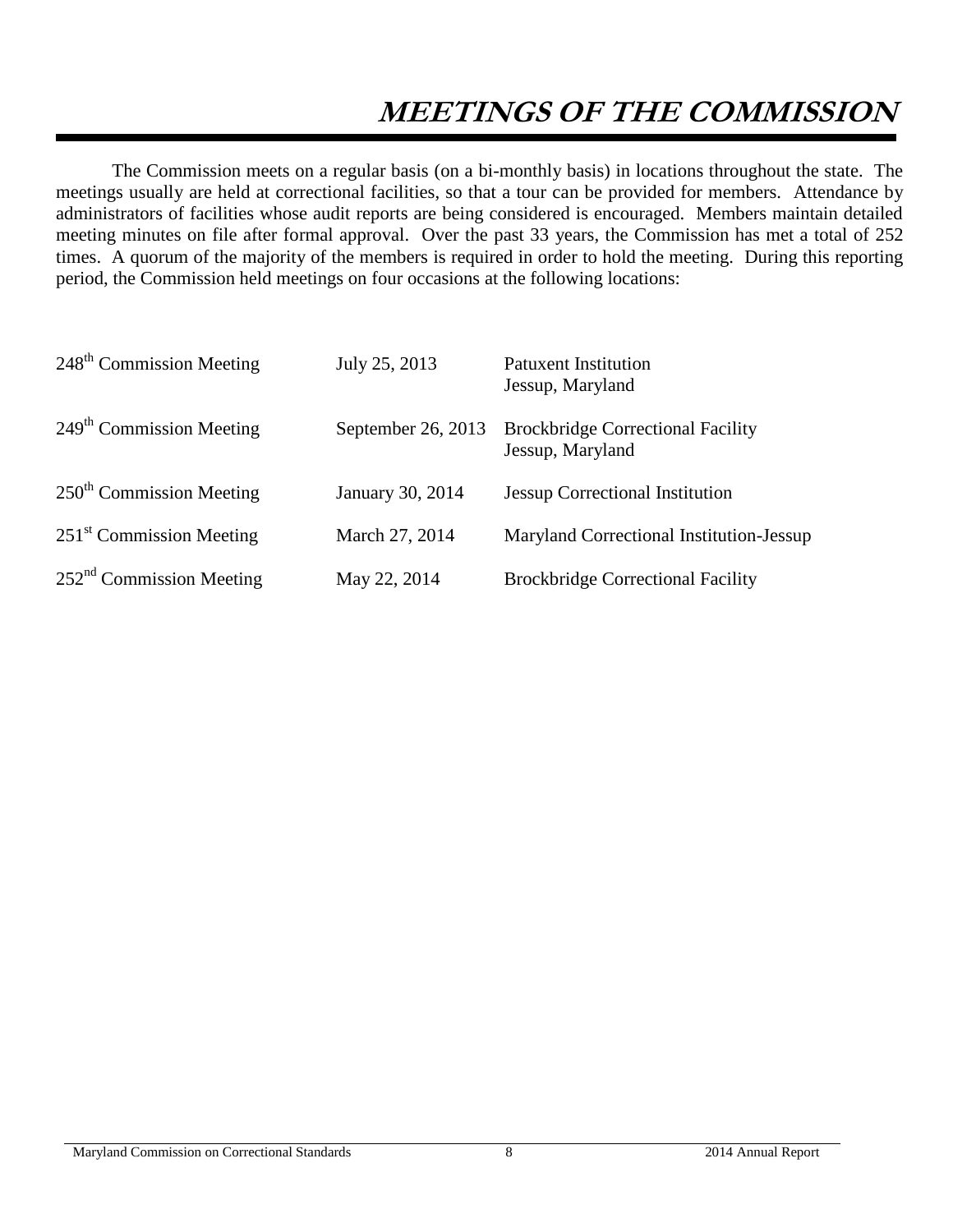The Standards Act mandates that the Commission establish advisory boards to assist in the development of regulations. These boards also provide information and advice regarding various issues presented to them by the Commission. A Commission member chairs each board. Advisory board members are volunteers appointed by the board's chairperson, with the approval of the Commission. In May 1981, the following boards were instituted:

#### *ADULT DETENTION CENTERS*

#### *ADULT CORRECTIONAL INSTITUTIONS*

#### *ADULT COMMUNITY CORRECTIONAL FACILITIES*



#### **TECHNICAL ASSISTANCE**

Technical assistance is, also, mandated by the Standards Act. The Commission Chairperson appointed a Technical Assistance Committee, which is co-chaired by the Chairperson and the Executive Director. This Committee assists the boards with issues such as fire safety, health, life safety and training, and also serves as a continuing resource to the staff.

Board and committee memberships include citizens, state and local correctional administrators, regulatory officials, legal authorities, academicians, government officials and others. The Commission periodically reviews the membership of each board.

In September 1993, the Chairperson appointed a Committee on Correctional Facility Safety. This committee was formed to network further with other regulatory agencies. A Committee on the Duly Authorized Inspector (DAI) Program was formed in August 1992 to assess the efficiency and effectiveness of this unique approach to auditing. These committees are comprised of Commission members and have met on several occasions.

The Boards and Committee members were instrumental in providing continuing support for the implementation of standards for private home detention monitoring agencies. The advisory boards and committees have played an integral role in shaping the direction of the Commission and will continue to assist in meeting its mandate.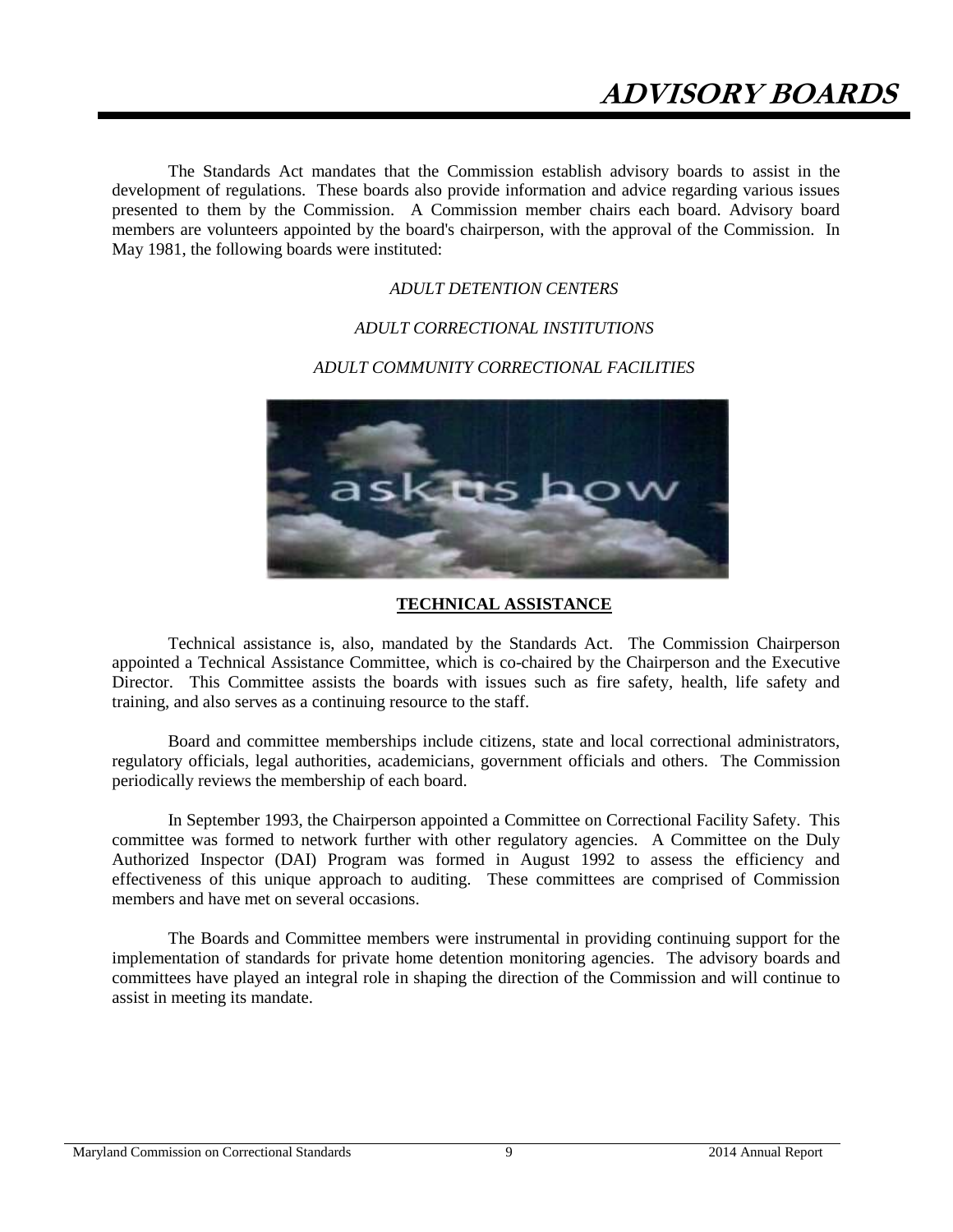# **ESTABLISHMENT OF THE COMMISSION**

The Maryland Commission on Correctional Standards was created to improve the manner in which standards for correctional facilities are established, ensure compliance with those standards, and to better protect the health, safety and welfare of Maryland's citizens, correctional staff and the inmate population.

The Commission's origin was at a state and local correctional administrators' conference in May 1979. The conference participants agreed that a need existed to revise the jail inspection program and to develop a mechanism to audit state facilities. The fact that several administrators were involved in civil lawsuits brought by inmates or special interest groups on their behalf, alleging unconstitutional facility conditions and/or management practices, hastened the need.

The state correctional system was engaged in a voluntary national accreditation process at that time. Some concerns; however, were raised by the Maryland General Assembly that this involvement required a sizeable expenditure of public funds prior to achieving accreditation. It was concluded that Maryland should develop regulations reflecting this state's correctional climate to meet professional standards.

The 1980 Session of the General Assembly passed an act establishing the Commission on Correctional Standards. This is codified in the Correctional Services Article, Title 8, Subtitle 8-101 seq., Annotated Code of Maryland. Its salient provisions require the Commission to:

- Advise the Secretary of Public Safety and Correctional Services regarding regulations, which the Secretary is authorized to promulgate for state and local correctional facilities;
- Inspect facilities to determine compliance with standards and prepare reports;
- Determine schedules for remedial action when jurisdictions are in noncompliance with certain standards;
- Review and act on appeals of staff inspection reports;
- Provide technical assistance to jurisdictions to aid in their efforts to meet standards;
- Hold public hearings in regard to the possible closure of a correctional facility or cessation of one of its elements/functions for failure to meet standards determined to be life-threatening or healthendangering;
- Consult and coordinate with national bodies promulgating correctional standards to ensure a reasonable compatibility between state regulations and nationally established standards; and
- Consult and cooperate with other state agencies and local jurisdictions concerning standards development and enforcement.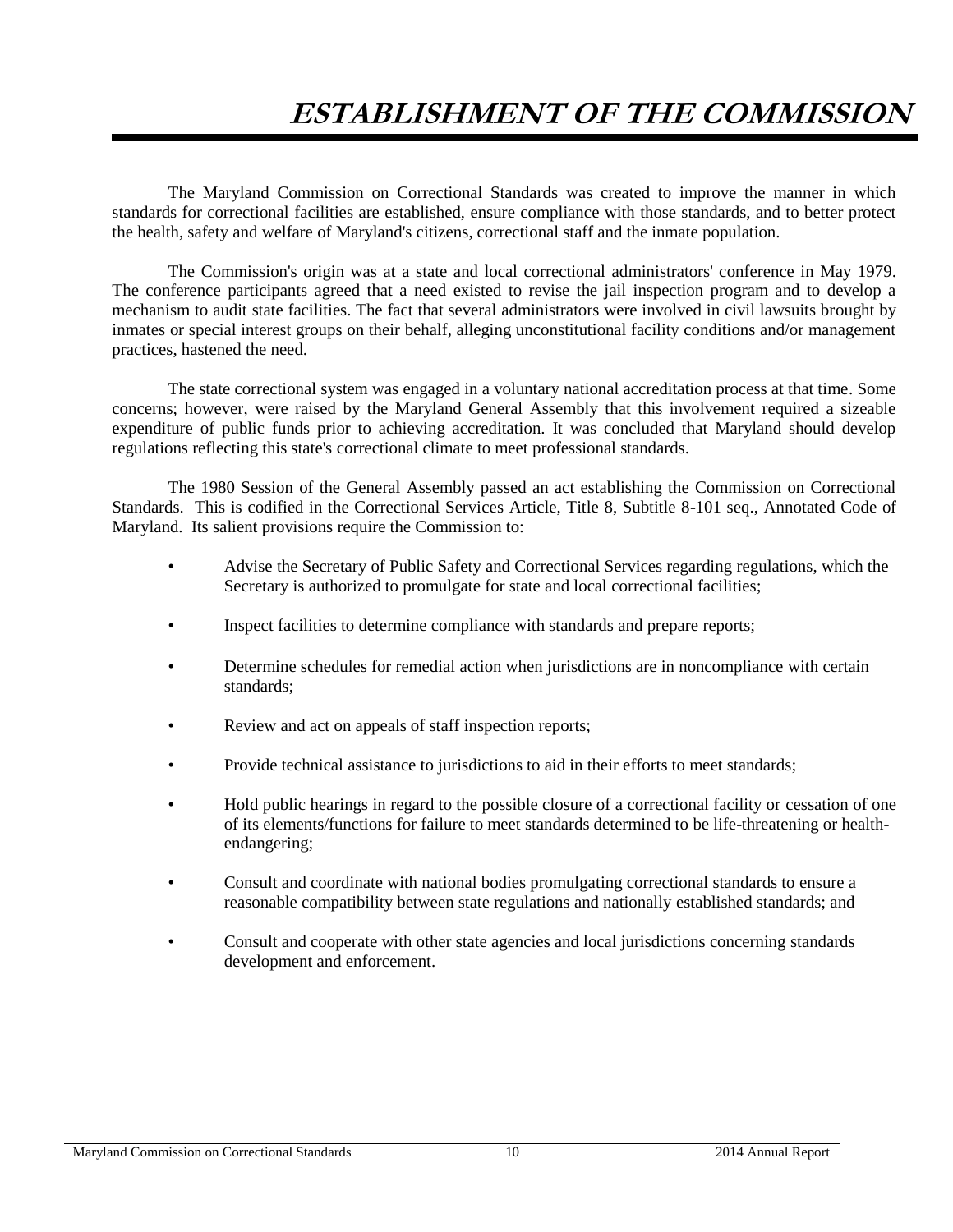# **COMMISSION MEMBERSHIP**

The twelve-member Commission includes nine persons appointed by the Governor with the advice and consent of the Senate. They serve terms of three years. The statute requires members to be appointed as follows: two citizens; two state correctional officials; two local correctional officials; an elected official from a local governing body, a member with medical and/or mental health credentials and an official of a national standards-setting and accrediting body. There are also three ex-officio members, including the Attorney General, the Secretary of the Department of General Services, and the Secretary of the Department of Budget and Management. Effective July 1, 1982, the General Assembly authorized ex-officio members to designate representatives. On July 1, 1989, the Secretary of the Department of State Planning was replaced with the Secretary, Department of Budget and Fiscal Planning. In 1996, that agency was renamed the Department of Budget and Management. Each November, the Commission elects a Chairperson and Vice-Chairperson.

The following were the members of the Commission during the reporting period.



#### **CITIZEN MEMBERS**

Delores Alexander Milton M. Crump

#### **STATE CORRECTIONAL OFFICIALS**

Carroll Parrish Deputy Secretary of Operations, DPSCS

Wendell France Regional Executive Director – Central Region, DPSCS)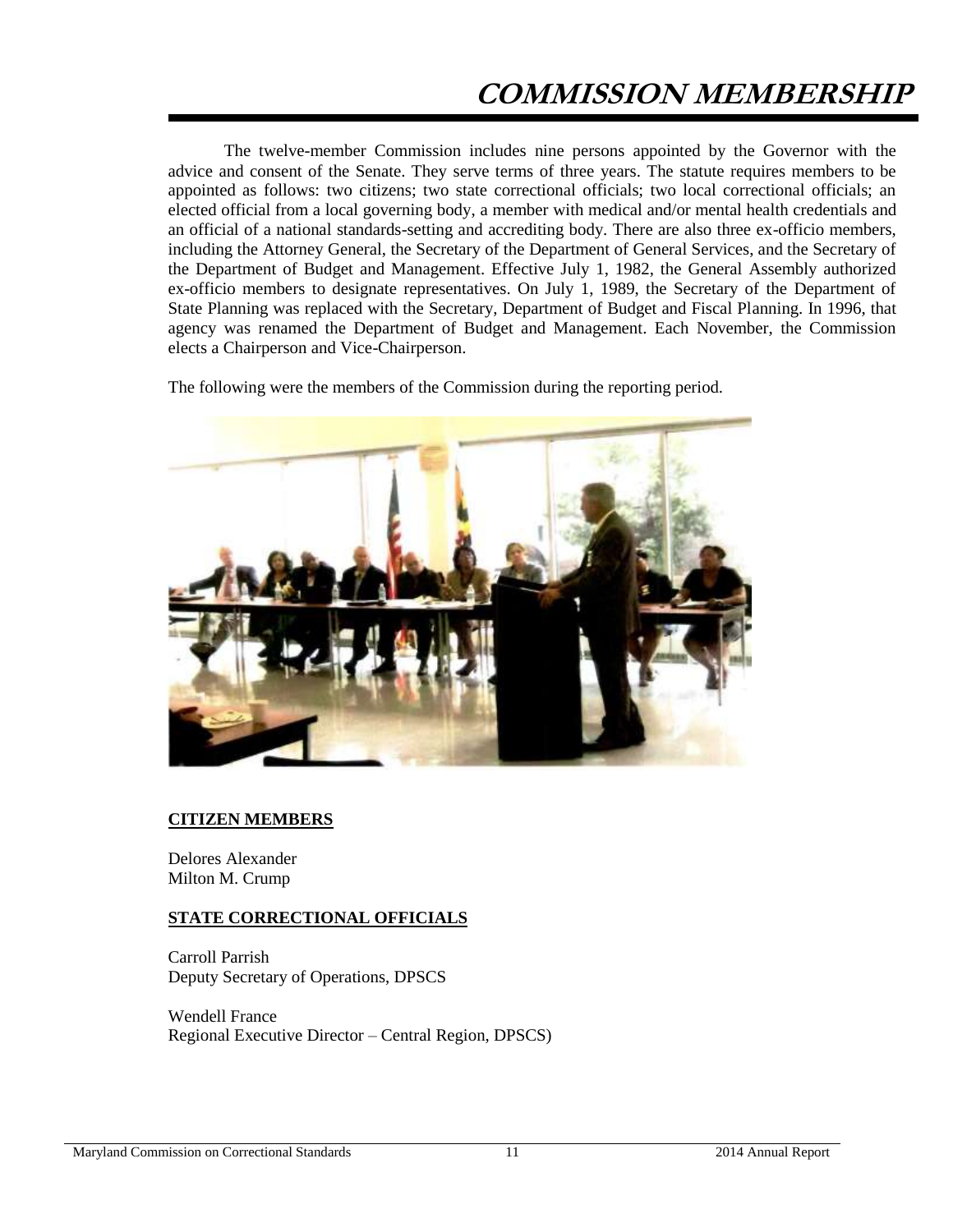### **COMMISSION MEMBERSHIP (CONT'D)**

### **LOCAL CORRECTIONAL OFFICIALS**

Robert Green (2007) – Chairperson Warden, Montgomery County Department of Corrections and Rehabilitation

Thomas D. Reece Administrator, Calvert County Detention Center

### **MEDICAL/MENTAL HEALTH PROFESSIONAL**

Maria Elmo, M.D.

### **LOCAL ELECTED OFFICIAL**

Sheree Sample-Hughes – Vice Chairperson Councilwoman, Wicomico County Council

#### **NATIONAL STANDARDS REPRESENTATIVE**

Jeffrey Washington Director of Standards and Accreditation, American Correctional Association

#### **EX-OFFICIO MEMBERS**

Douglas F. Gansler., Attorney General, State of Maryland (Represented by Beverly H. Hughes, Assistant Attorney General)

Alvin Collins, Secretary, Department of General Services (Represented by Joan Cadden, Legislative Liaison)

T. Eloise Foster, Secretary, Department of Budget and Management (Represented by Susan Gore, Budget Analyst)

### **\*\*For dates, times, locations of the Commission Meetings and MCCS Audit Schedule, visit the MCCS webpage at:**

### **http://www.dpscs.maryland.gov/agencies/mccs.html**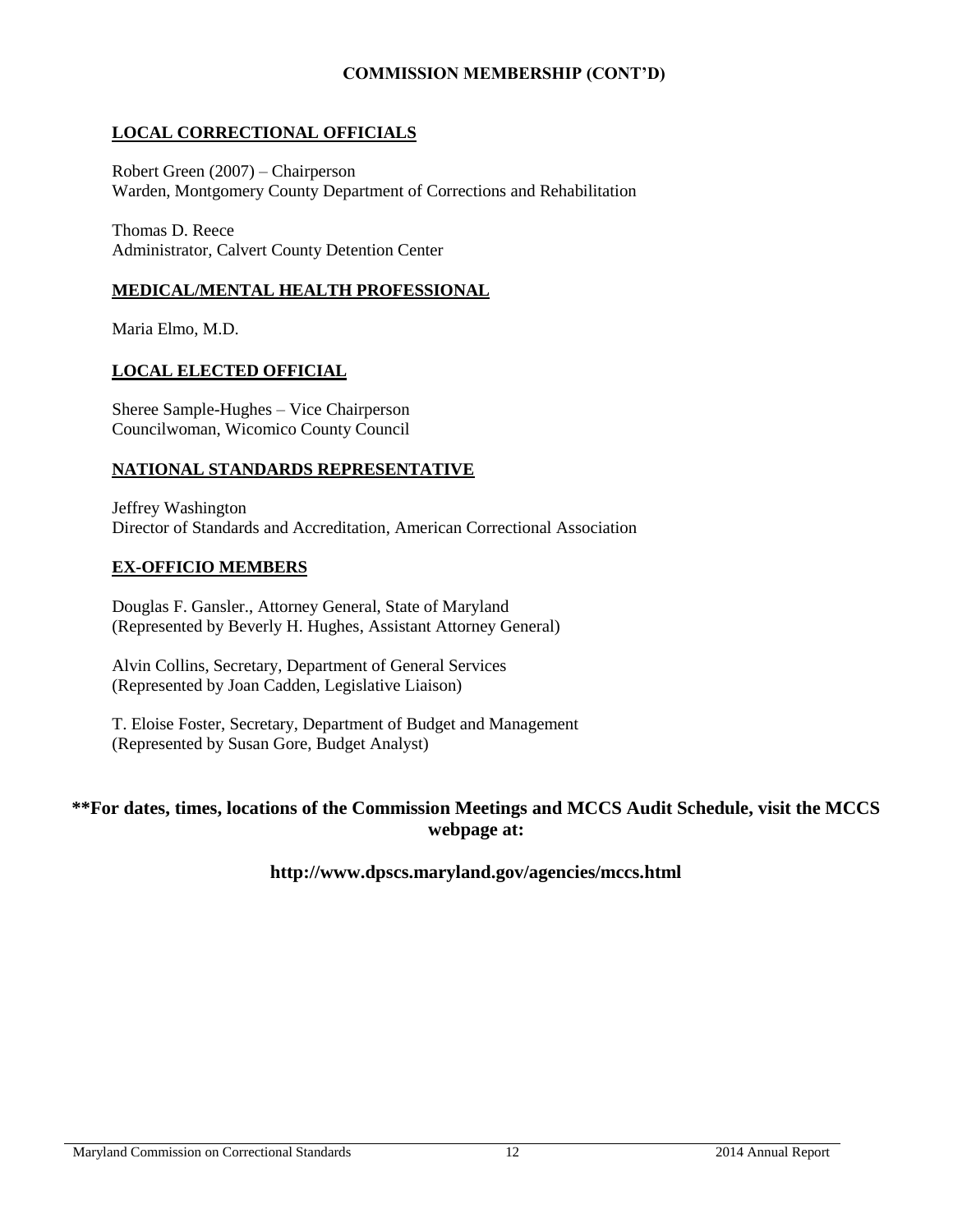## MARYLAND COMMISSION ON CORRECTIONAL STANDARDS

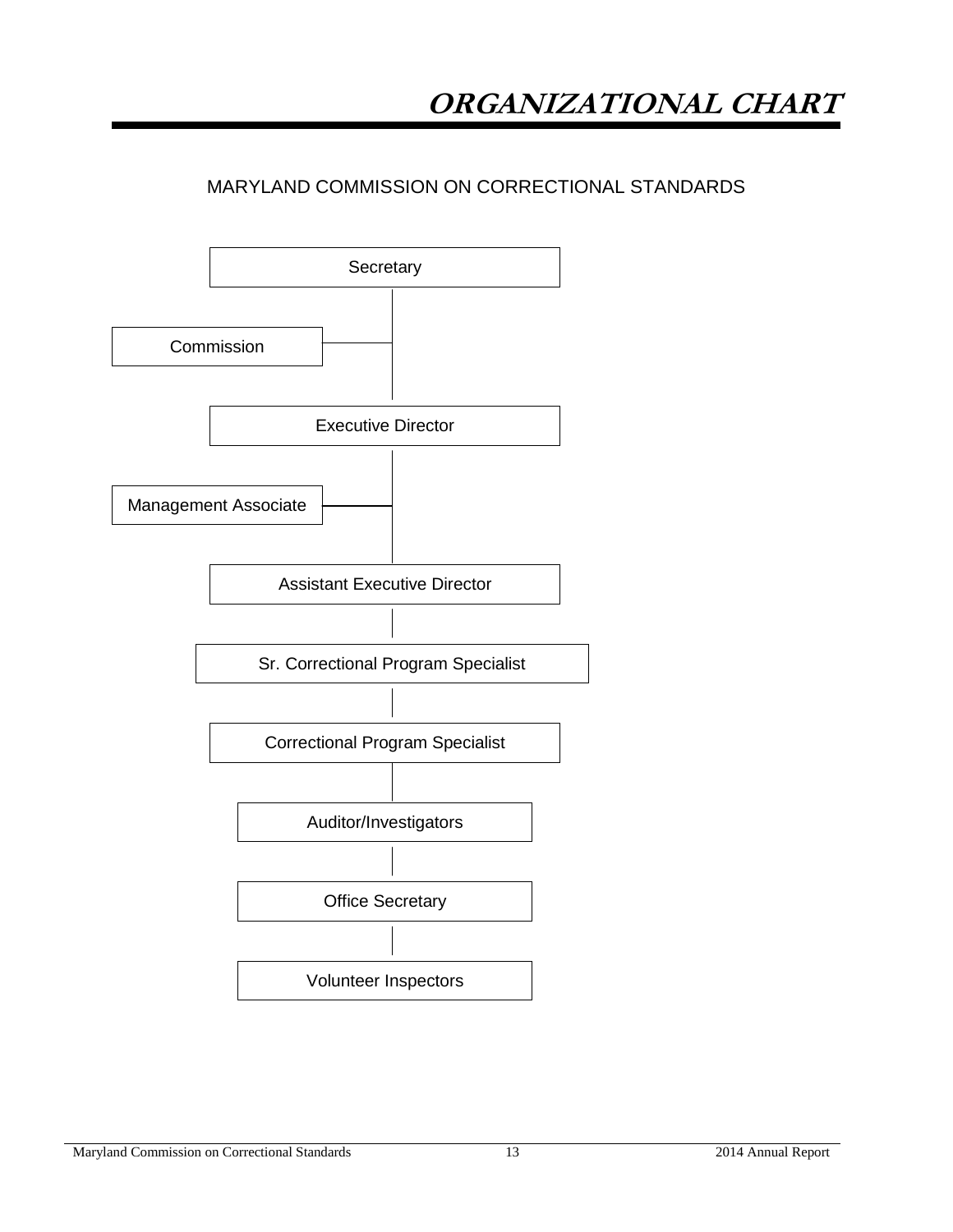# **AGENCY STAFF**

Howard Ray, Jr. Executive Director

Veronica D. Moore Assistant Executive Director

Cheryle Y. Moyer Senior Correctional Program Specialist

Otis Merritt, III Correctional Program Specialist

> Vacant Auditor/Investigator

Vacant Auditor/Investigator

LaDonna Newman Management Associate

> Tammy Smith Office Secretary

#### *STAFF OFFICES*

Suite 200, Sudbrook Station 115 Sudbrook Lane Pikesville, Maryland 21208-3878 (410) 585-3830 (410) 318-6020 – facsimile

Website Address: http://www.dpscs.state.md.us/mccs

The Executive Director is an appointed position selected by the Commission with the approval of the Secretary. The Assistant Executive Director position is an appointed position with the approval of the Secretary and the remaining agency positions are in the merit system.